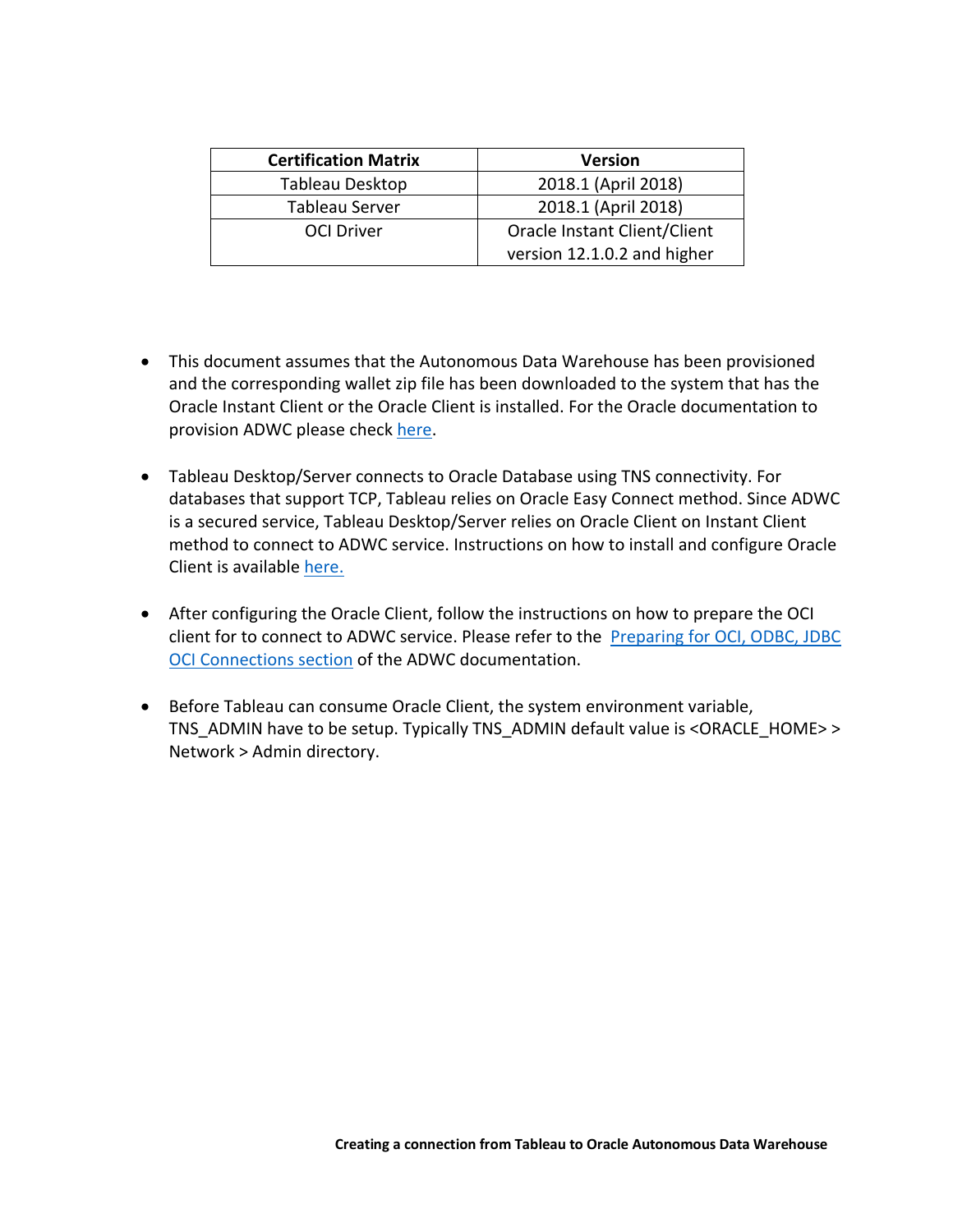**The pictorial illustration below shows how to configure Tableau Desktop 2018.1 on a Windows environment**.

 1. Open the TNSNames.ora file that you downloaded and locate the net\_Service\_name for your service. By default you will see three net\_service\_name definitions in the tnsnames.ora file. Here is a potential example of the tnsnames.ora entry.

**ADWCDemo\_high** = (description= (address=(protocol=tcps)(port=1522)(host=adwc.uscomeast-

1.oraclecloud.com))(connect\_data=(service\_name=yk2ddvkx2pyiekt\_virtualitydemo\_high.a dwc.oraclecloud.com))(security=(ssl\_server\_cert\_dn=

```
 
Corporation,L=Redwood City,ST=California,C=US")) ) 
   "CN=adwc.uscom-east-1.oraclecloud.com,OU=Oracle BMCS US,O=Oracle
```
**ADWCDemo\_low** = (description= (address=(protocol=tcps)(port=1522)(host=adwc.uscomeast-

1.oraclecloud.com))(connect\_data=(service\_name=yk2ddvkx2pyiekt\_virtualitydemo\_low.ad wc.oraclecloud.com))(security=(ssl\_server\_cert\_dn=

 Corporation,L=Redwood City,ST=California,C=US")) ) "CN=adwc.uscom-east-1.oraclecloud.com,OU=Oracle BMCS US,O=Oracle

## **ADWCDemo\_medium** = (description=

(address=(protocol=tcps)(port=1522)(host=adwc.uscom-east-1.oraclecloud.com))(connect\_data=(service\_name=yk2ddvkx2pyiekt\_virtualitydemo\_mediu m.adwc.oraclecloud.com))(security=(ssl\_server\_cert\_dn=

 Corporation,L=Redwood City,ST=California,C=US")) ) "CN=adwc.uscom-east-1.oraclecloud.com,OU=Oracle BMCS US,O=Oracle

 2. Test to make sure that your TNS\_ADMIN environment variable is set correctly. Open up a CMD promt and issue the following command echo %TNS\_ADMIN%. The output of the command should produce a valid directory pathway to the TNS\_ADMIN directory.

C:\Users\RPANDYA>echo %TNS\_ADMIN% C:\app\client\RPANDYA\product\12.1.0\client\_1\network\admin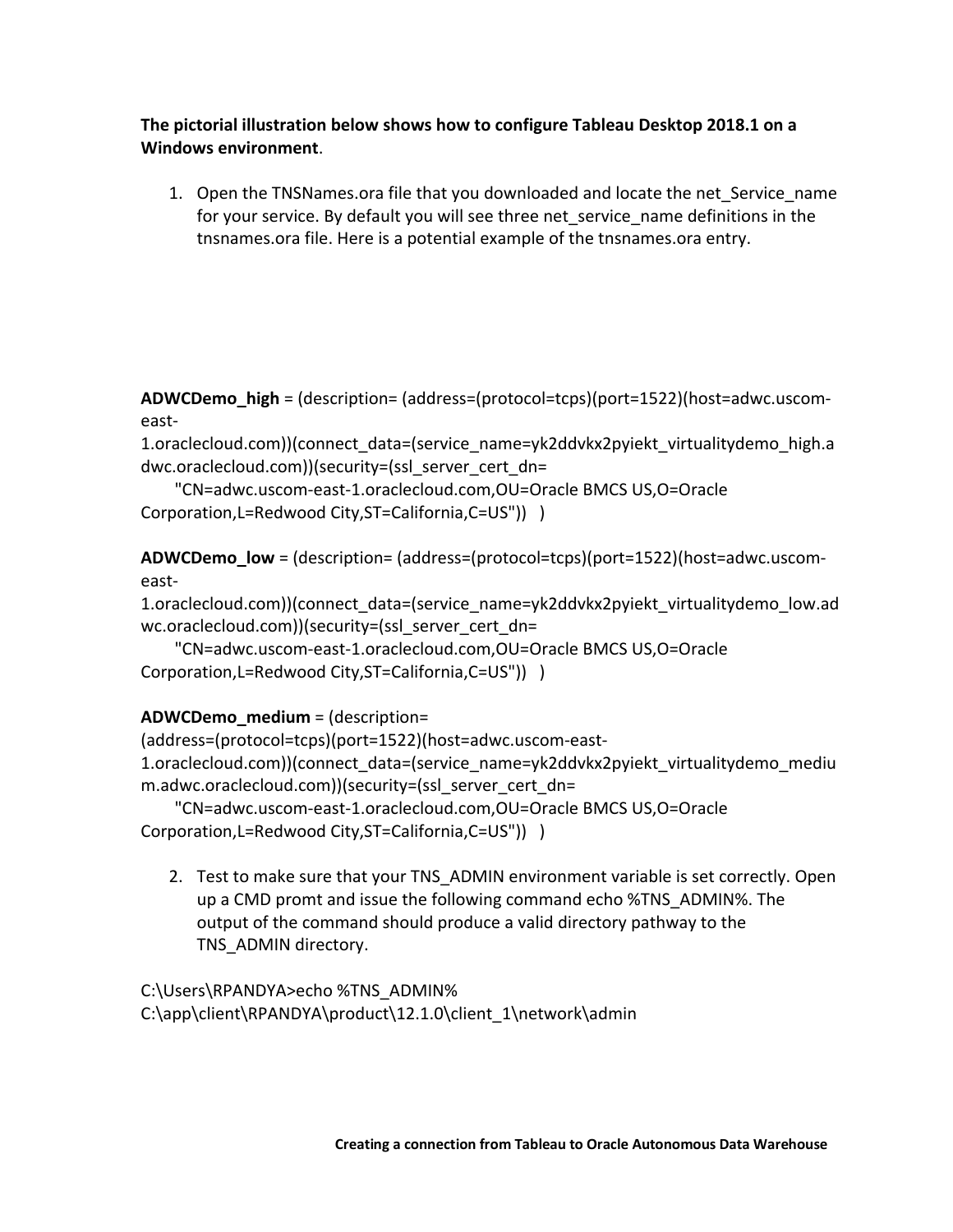3. Open the Tableau Desktop and Choose Oracle as a data source under the 'To a Server' section.

| File<br>Data Server Help  |
|---------------------------|
|                           |
| 藥                         |
|                           |
| Connect                   |
| To a File                 |
| Microsoft Excel           |
| <b>Text file</b>          |
| <b>JSON</b> file          |
| <b>Microsoft Access</b>   |
| PDF file                  |
| <b>Spatial file</b>       |
| <b>Statistical file</b>   |
| More                      |
|                           |
| To a Server               |
| <b>Tableau Server</b>     |
| Microsoft SQL Server      |
| <b>MySQL</b>              |
| Amazon Redshift           |
| Oracle                    |
| More                      |
|                           |
| <b>Saved Data Sources</b> |
| Sample - EU Superstore    |

 4. Use the net\_service\_name from the tnsnames .ora in the Server section. Also provide the database username and the password and press Sign In.

| Oracle      |                    |                                             |       |          | $\times$ |
|-------------|--------------------|---------------------------------------------|-------|----------|----------|
| Server:     |                    | ADWCDemo_high                               |       |          |          |
| Service:    | Optional           |                                             | Port: | Optional |          |
|             |                    | Enter information to sign in to the server: |       |          |          |
|             |                    | <b>Integrated Authentication</b>            |       |          |          |
|             |                    | Use a specific username and password:       |       |          |          |
|             | Username:          | admin                                       |       |          |          |
|             | Password:          |                                             |       |          |          |
|             | <b>Require SSL</b> |                                             |       |          |          |
| Initial SQL |                    |                                             |       | Sign In  |          |